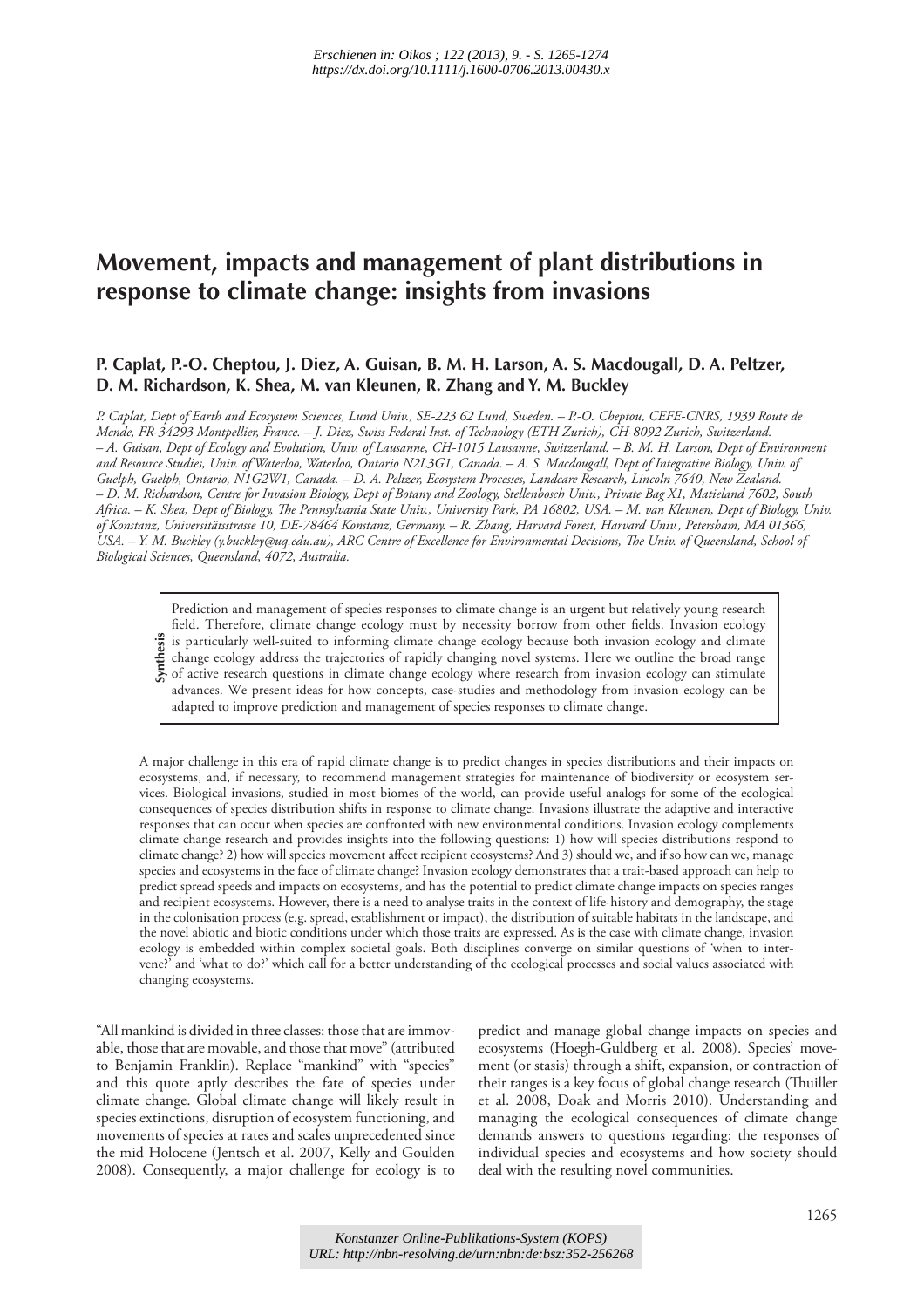

Figure 1. Concepts from invasion ecology (left hand side) at different stages of the colonisation process and their relevance to climate change questions (right hand side). For invasive species, introduction usually occurs due to human activity (either purposeful or accidental introduction). For native population movements, in a climate change context, purposeful introduction will only be relevant for translocated/ assisted migration processes. Superscript numbers point to the following references for illustration: (1) Richardson et al. 2011; (2) Schlaepfer et al. 2010; (3) Rejmanek and Richardson 1996; (4) Keane and Crawley 2002; (5) Py5ek et al. 2012; (6) Dickie et al. 2011; (7) Hoegh-Guldberg et al. 2008; (8) Etterson and Shaw 2001; (9) Elith et al. 2010; (10) Guisan and Rahbek 2011; (11) Wardle et al. 2011; (12) Hobbs et al. 2009, Schlaepfer et al. 2011.

We argue that the concepts, approaches, case studies, and model systems provided by invasion ecology can help resolve these questions by bringing a new perspective to climate change ecology. Invasion ecology has focused on the colonisation of species in new environments, giving insight into the processes underlying range-shifts in response to climate change (Fig. 1). Invasion ecology has also considered how characteristics of both the invading species and the invaded communities determine vulnerability and impacts. *As* invasions have been studied in most biomes of the world, they provide useful analogs for some of the ecological changes that will occur as a consequence of climate change.

Given the similarities between problems addressed by invasion and climate change ecology, a closer integration of the methods and findings of these fields is required. However, they have traditionally emphasised different drivers and effects of global change. Invasion ecology has focused more on historical reconstructions, demographic processes, species characteristics, and management (Richardson 2011). Climate change ecology has emphasised species niches and abiotic drivers of change (Guisan and Thuiller 2005) with only recent consideration of dispersal, intraspecific variation, demography, and species interactions (Jeltsch et al. 2008).

The emphasis of invasion ecology on human dimensions when considering management options could also be usefully transferred to the mitigation of climate change effects. The drivers of climate change are largely out of the direct control of ecosystem managers, making impact mitigation the primary management objective. Questions such as 'when to intervene?' and 'what to do?' require both ecological knowledge and an understanding of the social values associated with changing ecosystems. Invasion ecology's long history of considering the social and economic responses to changing ecosystems could be applied to efforts to respond to climate change impacts if deemed necessary.

Here, we discuss how concepts and methods in invasion ecology can provide analogs for how plants may respond to climate change. Although several studies have considered how invasive species respond to climate change (Thuiller et al. 2006), we know of no studies that explicitly consider the contributions of invasion ecology to climate change research. We do not review the response of invasive plants to climate change, nor do we offer a review of all the possible responses of plants to a changing climate (Walther 2010). With this forum piece, we hope to spark debate and further in-depth studies, using the full range of data, case-studies and concepts available to researchers from the intersection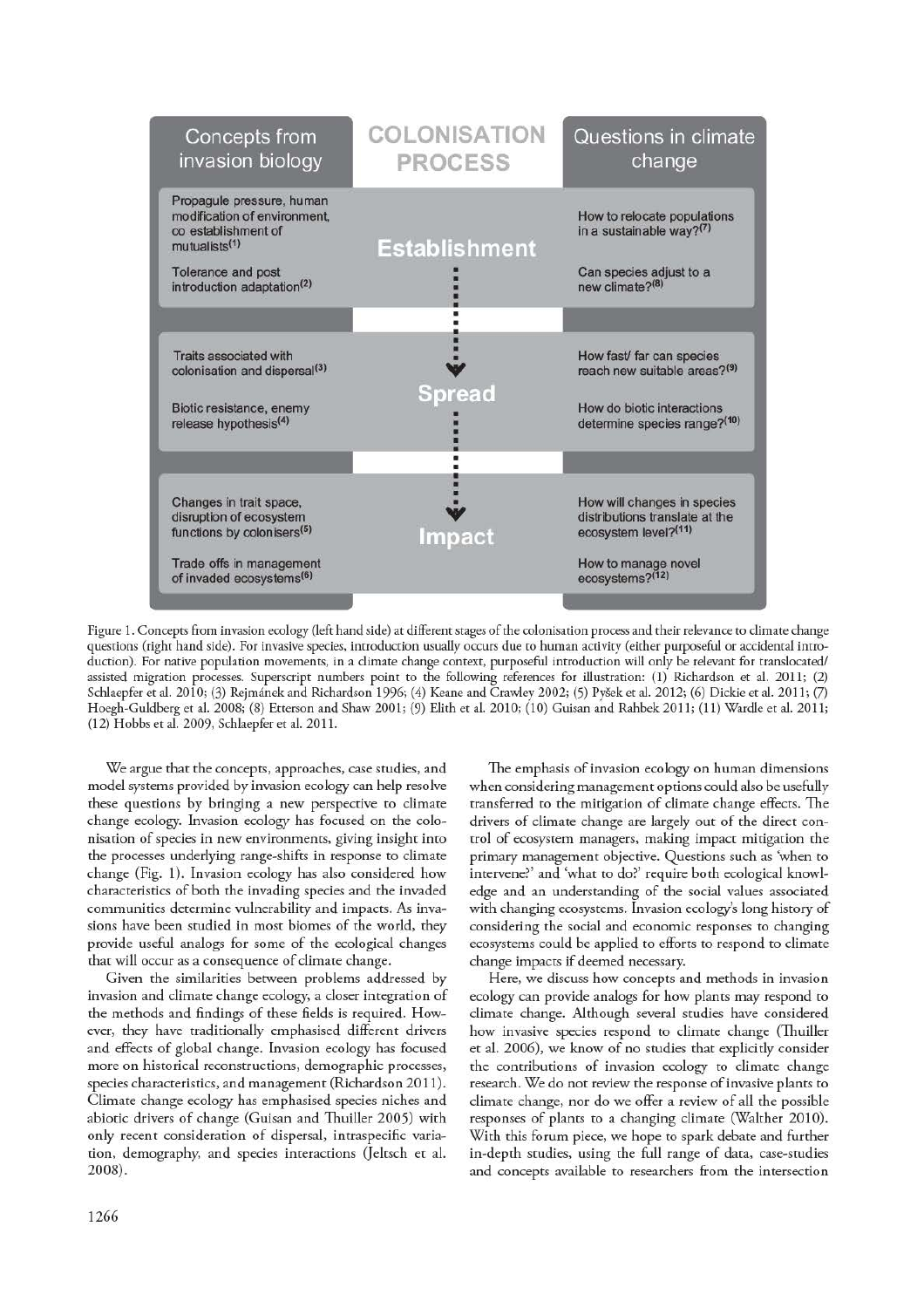of invasion ecology and climate change ecology. To maintain breadth, we direct readers as often as possible to recent reviews. We identified three questions where invasion ecology and climate change ecology are complementary: 1) how will species distributions respond to climate change? 2) how will species movement affect recipient ecosystems? And 3) should we, and if so how can we, manage species and ecosystems in the face of climate change? We first address the causes of range-shifts, identifying characteristics of species and ecosystems that will enhance or impede changes in species' distributions. The second section focusses on the likely ecological effects of colonising species on recipient ecosystems. In the third section, we address management issues common to both invasion and climate change ecology, and the societal aspects of plant responses to climate change.

# **How will species distributions respond to climate change?**

 Plant species are expected to shift their range in response to changes in the spatial and temporal distribution of the environmental conditions that define their niche (Guisan and Zimmermann 2000). To project actual range-shifts, however, we need to assess the ability of species to persist under altered climatic conditions, or to colonise new areas as they become suitable (Best et al. 2007) (Fig. 1). To evaluate the latter, a simple approach is to apply historical rates of colonisation, but these projections typically underestimate mechanisms at play and their interactions (Midgley et al. 2006). For that reason, climate change literature has emphasised the incorporation of physiological or demographic mechanisms into climate-induced range shifts (Elith et al. 2010). Biological invasions show that usually, of all the species introduced in a given region, only a subset successfully establishes, and an even smaller subset becomes invasive. Research in invasion ecology has focussed on those that are successful at colonising new locations (Shea and Chesson 2002, Rout and Callaway 2009, Leifso et al. 2012, Petitpierre et al. 2012). We identify three groups of mechanisms controlling colonisation from the plant invasion literature including: 1) demographic mechanisms controlling population growth and spread, 2) biotic interactions determining the resistance of resident communities to colonisation event, and 3) mechanisms of plasticity and adaptation that allow individuals and populations to adjust to new conditions.

#### **Population growth and spread**

 Predicting colonisation success may be achieved by identifying life-history traits that confer the ability to spread and establish in new environments. Invasion ecology has built on fundamental work on how plant traits affect plant performance and demographic rates (Cornelissen et al. 1997) and several studies have identified traits which are correlated with rapid spread ('invasiveness' in the terms of invasion ecology; van Kleunen et al. 2010). For example, Rejmánek and Richardson (1996) demonstrated that seed mass, age of maturity and frequency of reproduction events best separated invasive from non-invasive species of pines. Other invasion studies have identified traits that allow wind-dispersed species to disperse long distances, such as low seed falling velocity and plant height (Zhang et al. 2011, Caplat et al. 2012b). The study of traits associated with climate-induced migration is rare (but see Nathan et al. 2011). Amongst 171 forest plant species of western Europe, species with faster life-cycles shifted to higher elevations with changing climate more rapidly than species with slower life-cycles (Lenoir et al. 2008).

 Species with traits favouring persistence in novel climates, may not necessarily have traits for wide dispersal, thereby limiting expansion (Moser et al. 2011). In this example, range stasis in species otherwise suited to climatic conditions outside of their current range could be mistakenly attributed to invasion resistance of the surrounding communities rather than to dispersal limitation. There are several limitations to using a trait based predictive approach. The trait approach often relies on correlations, and actual, but unobserved, traits conferring invasiveness might be correlated with other, 'neutral', traits that could be wrongly interpreted as important (van Kleunen et al. 2010). To predict species ' colonisation it is therefore critical that both invasion and climate change ecology experimentally measure population responses where possible to untangle the mechanisms driving responses (Moser et al. 2011).

 A challenge in applying the trait-based approach to forecasting climate change is caused by the interactions among climate, other sources of global change, traits, and population dynamics. Relatedly, the traits predicting colonisation and spread may be dependent on environmental context, so traits correlated with colonisation and spread under one set of conditions may not predict these processes in a different environment. Zhang et al. (2011) modelled demographic and dispersal responses to experimental warming on the spread of a wind-dispersed, invasive thistle. They showed that this species can keep pace with climate-induced range shifts through changes in vital rates and dispersal, knowledge that is critical for predicting how climate change will affect distribution. This research also suggests that models assuming rates of dispersal which do not change with climate may lead to incorrect estimates of distributional change.

The determination of how traits mediate invasion has promise for predicting how climate change will impact range shifts. Models combining local population dynamics and dispersal (Neubert and Caswell 2000) have been successfully applied to the spatial spread of several invasive species (reviewed by Caplat et al. 2012a) and more recently, potential climate change colonisers (Nathan et al. 2011, Zhang et al. 2011, Bullock et al. 2012). When used in conjunction with trait-based approaches, these models can identify mechanistic drivers of population expansion that enable better predictions of climate responses. However, invasion ecology demonstrates that the search for traits to explain which species will be able to track changing climates is likely to be context dependent. Important contingencies will include the stage of the colonisation process (e.g. spread, establishment or impact) (Pyšek et al. 2009); landscape structure including the grain, extent, and distribution of suitable habitat (Coutts et al. 2011); life-history and demography; dispersal processes; human intervention (Pyšek et al. 2010); and the novel abiotic and biotic conditions under which those traits are expressed (see next section, Resistance of resident communities).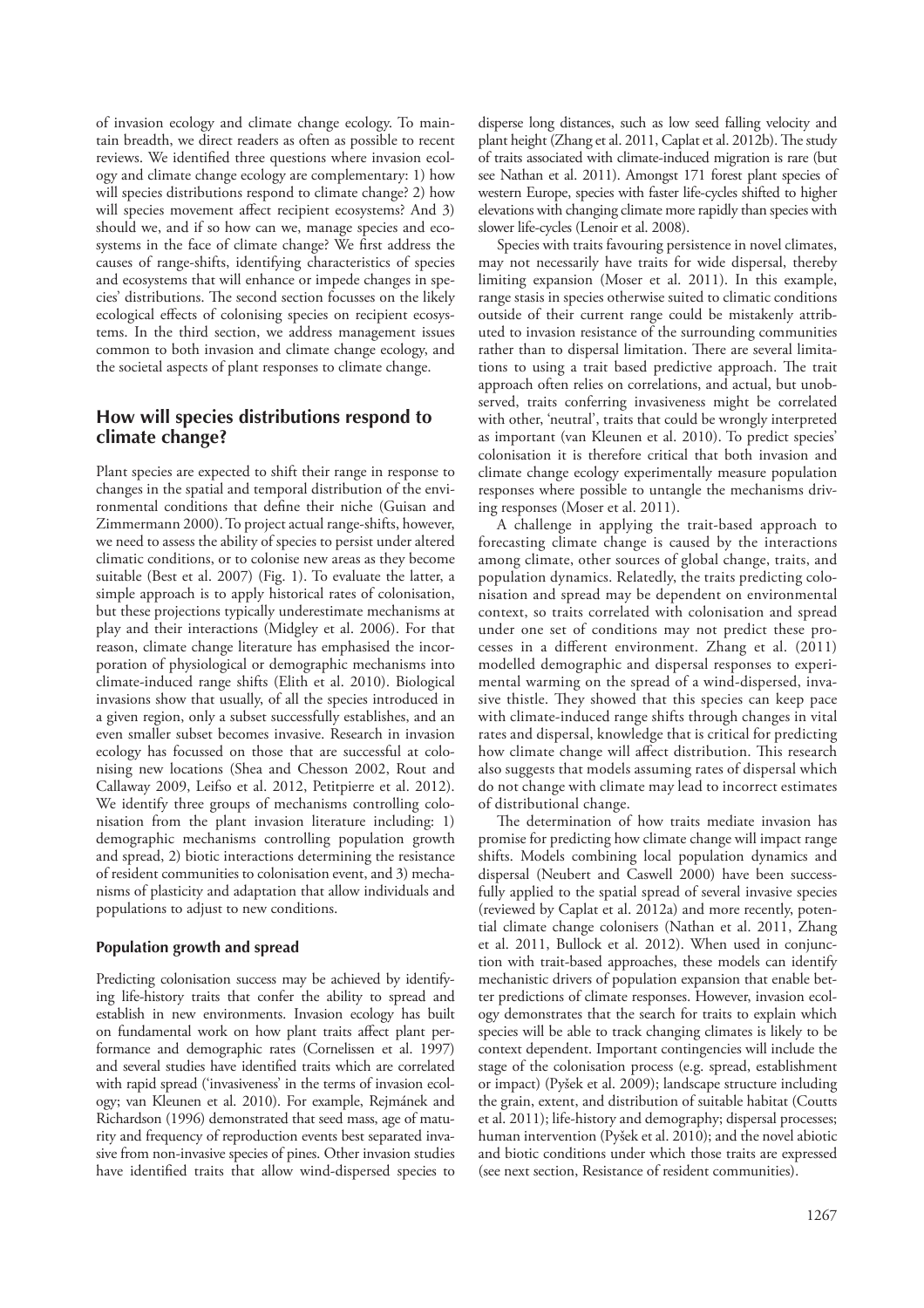Some important differences may exist between climatechange colonisers and invasive species. Invasive species have often been purposefully introduced and selected for traits that allow high establishment rates in the area where they were introduced, through farming and forestry practices (Pyšek et al. 2010). Native colonisers do not necessarily possess the traits that pre-adapt them to the novel environments created by climate change. We might therefore expect a higher probability of colonisation for purposefully introduced non-natives (a large proportion of invasives) than for distribution shifts in response to climate.

 Spatially explicit models have been used to predict the future ranges of invasive species based on a combination of information about species' traits and performance in native and invasive ranges (Latimer et al. 2009). A similar approach could integrate information from current ranges and future potential ranges to predict suitability of new sites for expansion. Next generation models are likely to focus on integrating available data with process-based demographic models describing population dynamics (Pagel and Schurr 2011).

#### **Resistance of resident communities**

 Species interactions may slow down distributional shifts through a range of mechanisms, particularly when resident species restrict the establishment, growth, or fecundity of colonisers (Caplat et al. 2008, Thuiller et al. 2008). Overcoming this resistance of recipient communities is essential for both invasion and climate induced range shifts. How do new colonisers successfully establish and persist in preexisting communities? Colonisers may possess traits that are absent in the recipient community, and thus allow them to expand quickly (Leifso et al. 2012), a process which may be favoured by an absence of co-evolutionary history between colonisers and the recipient community (Hallett 2006). The Enemy release hypothesis (ERH) posits that invasive species gain a competitive advantage when enemies or pathogens from their home range are absent, compared with native resident species which possess the full suite of natural enemies (reviewed by Keane and Crawley 2002). However, an increasing number of studies have observed no performancebased adjustments by dominant invaders between their native and invaded ranges (Firn et al. 2011), indicating that enemy release is not always important for invasion. While the lack of enemies does not necessarily ensure invasion success, there is less evidence about how the presence or absence of mutualists affects invasibility. Both beneficial and harmful aboveground-belowground interactions (Dickie et al. 2010) are increasingly recognized as crucial for projecting future plant distributions (Fridley et al. 2011), and species distributions might reflect the distribution of their competitors, predators, parasites or mutualists.

 Invasion ecology has distinguished between species that benefit from a change in conditions, "passengers of change", and species that drive the changes, "drivers of change"  $(MacDougall and Turkington 2005)$ . The implication of this distinction is that impacts may be attributed directly to the invasion, when in fact the invasion is just a consequence of underlying environmental changes. Invasibility of a community can therefore be circumstantial (Leifso et al. 2012), for example when colonisers are favoured by human

intervention, such as the combination of the eradication of native communities and the introduction of colonisers ' propagules (Lonsdale 1999). Studies at a large scale (i.e. encompassing a variety of environmental conditions) have found positive relationships between species richness and risk of invasion (invasibility), probably due to underlying factors that favour the diversity of both native and non-native communities, such as propagule supply, disturbances and environmental heterogeneity (Levine 2000, Melbourne et al. 2007). Colonisers thus benefit from a diverse environment, regardless of their traits. We might expect this pattern to be maintained for climate change induced range movements, i.e. that species-rich regions will have capacity to accept new colonisers as long as climate impacts do not reduce environmental variability. This simple analogy with invasion ecology however does not take into account how the processes maintaining species richness may alter with changing climate. Similarly, because climate change is expected to alter disturbance regimes (e.g. drought, fire frequency), climate may play an important role by creating novel conditions to which colonisers might not be adapted. Indeed, invasion studies have consistently identified traits that enable species to colonise disturbed environments (Richardson and Cowling 1992, Richardson 2011).

A key feature of climate change is indirect effects on species, through modifications of competitive interactions. Climate can influence species' range shifts by altering competitive outcomes in favour of the colonising species (Walther 2004), while effects of climate change can be buffered through plasticity-based adjustments by resident species or herbivory (Fridley et al. 2011). There can also be contingencies in the outcome of interactions between colonising and resident species depending on latitudinal position (e.g. facilitative coexistence in some regions; competitive displacement in others, Richardson et al. 2012). In some cases, the indirect effects of climate change may be positive, where the novel conditions favour the coloniser. For example, invasion by the introduced grass *Agropyron cristatum* on the northern Great Plains of North America is driven, in part, by its high resource uptake conferring a competitive advantage that dramatically suppresses community diversity. However, a positive effect of climate change, warmer springs and wetter summers, also favours the early phenology and high summer water demands of this invader compared to native grasses (MacDougall et al. 2008).

 An important challenge for climate change ecology will be incorporating community assembly rules into modelling frameworks to predict changes in communities following range shifts or invasions. For instance, the recently developed SESAM framework (Guisan and Rahbek 2011) combines species pool, species distribution models, dispersal models, and ecological assembly rules to predict species assemblages in space and time. To test such models, invasions can provide real-world examples of native communities affected by the range expansion of one or several species.

#### **Plasticity and adaptation mechanisms**

 Phenotypic plasticity might allow plants to tolerate or take advantage of environmental change. While many studies have quantified phenotypic plasticity or tolerance in response to climatic variables (Lloret et al. 2012), we are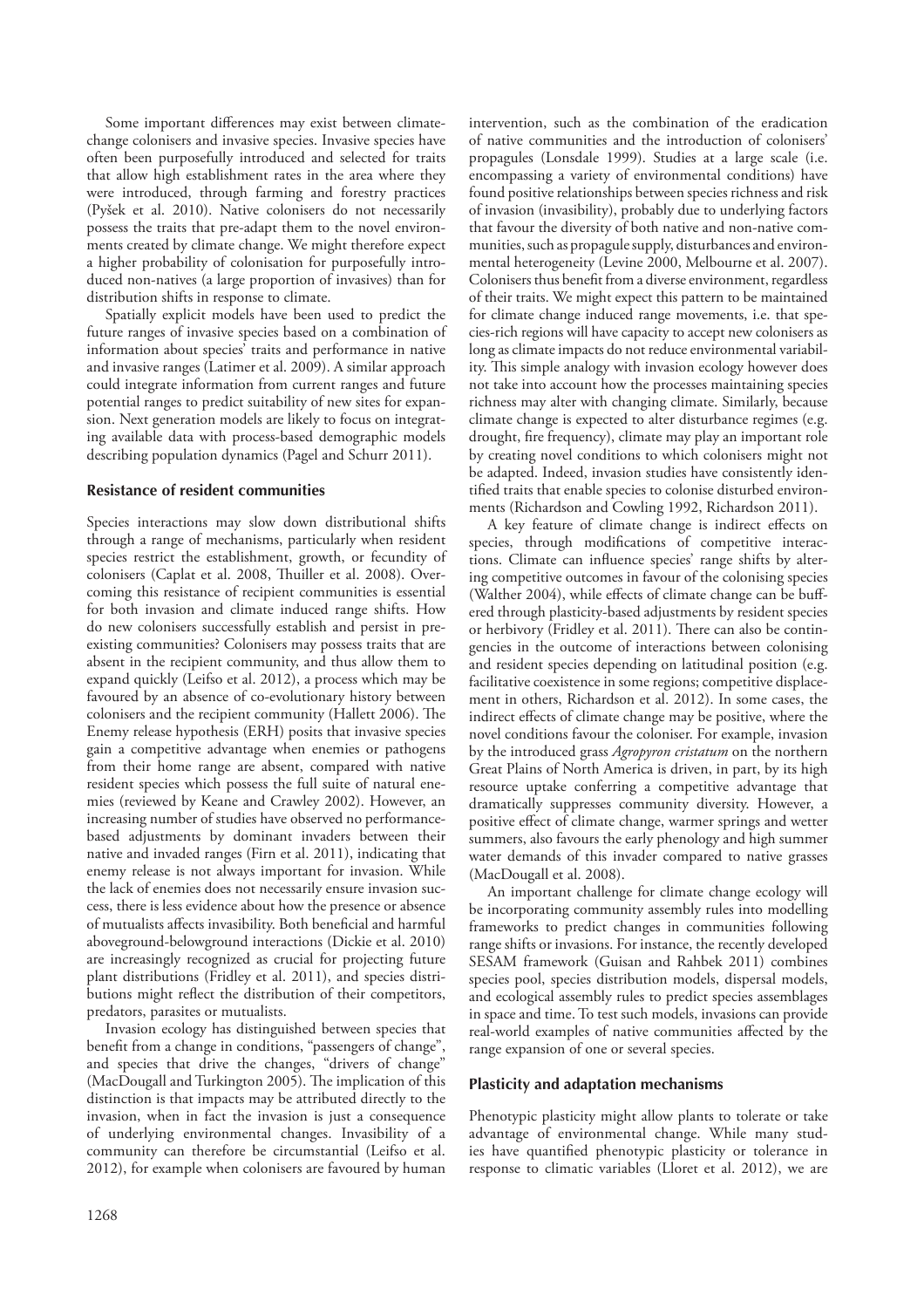not aware of any study which has correlated plasticity with changes in distribution in response to abiotic change. However, several studies have suggested that phenotypic plasticity should characterize many invasive plant species (Baker 1965, Richards et al. 2006). A recent meta-analysis showed that invasive species are usually more responsive to increased resource levels than native species, although plasticity did not appear to improve fitness (Davidson et al. 2011). Another recent meta-analysis showed that biomass response to increased resources was positively associated with global invasiveness of non-native species, but did not find an association between morphological plasticity and invasiveness (Dawson et al. 2012). Multi-species comparative studies also suggest that environmental tolerance is frequently associated with colonisation ability (Schlaepfer et al. 2010, van Kleunen et al. 2011). Although it is not always clear how plants achieve environmental tolerance, tolerance is advantageous for invasion and, hence may also be important for maintaining and moving species' ranges in response to climate change.

 In addition to phenotypic plasticity, adaptive evolution might allow plant species to tolerate climate change. It has been shown already that rapid evolution in response to climate fluctuations is possible in some species (Franks et al. 2007), but also that adaptive evolution of plants in response to global warming may be constrained due to genetic correlations among traits (Etterson and Shaw 2001). Invasion biology can provide additional insights in the importance of evolutionary adaptation to new climatic conditions since there has been a strong focus on evolutionary change to understand why some species colonise new areas better than others (Hahn et al. 2012). One reason may be rapid evolution, which has been shown to occur during plant invasions (Colautti et al. 2009).

The evolution of increased competitive ability (EICA) hypothesis postulates that plants in the invasive range may have increased their competitive ability at the cost of resistance against enemies (Blossey and Notzold 1995, Hierro et al. 2005). Climate change might lead to similar trajectories if plants escape their natural enemies when shifting range. Similarly, plants after migration might not encounter suitable pollinators if the latter cannot track suitable climate as well as their host plants (Berg et al. 2010). Studies on invasive plant species have shown that absence of pollinators in the new range can result in evolution of self-compatibility and apomixis (Barrett et al. 2008). Range shifting might also impose strong selection on traits that promote dispersal. Shifts in dispersal traits across a species' range has been reported in plants (Darling et al. 2008). We know from recent studies that evolutionary changes in dispersal can be rapid (Cheptou et al. 2008), which could dramatically affect the colonising dynamics of range-shifting species.

The evolutionary forces that mediate biological invasions may differ somewhat from range changes under climate change due to the supposed lack of genetic variance in invasions caused by bottlenecks (Lee 2002). A strong founder effect can occur in transcontinental invasion, or island invasion, where gene flow is limited. However, there are many examples where repeated introductions have led to high within-population genetic variance (Bossdorf et al. 2005). Evolution in the introduced ranges can also contribute to evolutionary novelties (e.g. by hybridization, Lavergne and Molofsky 2007), especially when small isolated founder populations undergo rapid divergent evolution. Many cases of hybridization between related species that used to be geographically separated have been documented through invasion studies (Sloop et al. 2011, Ward et al. 2012), and can give insights into the likelihood of similar trajectories when species move in response to climate change.

 Invasions have shown that migration between ancestral populations and new populations affect subsequent evolutionary dynamics, which sometimes slows spread to new regions through, for example, outbreeding depression (Wilson et al. 2009). Clearly, migration between ancestral and novel populations is central when considering the possibility of climate induced range shifts.

 Because climate change ecology is principally concerned with contiguous range shifts rather than spatially dislocated invasion episodes, it seems likely that a lack of genetic variance due to founder effects will be less frequent for species responding to climate change (Cheptou 2012). However, regular gene flow from central to peripheral populations may slow adaptation at the range margins, potentially limiting range expansion ('outbreeding depression', Kirkpatrick and Barton 1997). In cases of deliberate introductions such as managed relocation, evolutionary dynamics may be more similar to those documented for invasions, see for example the abundant literature on the risk of transgene flow for genetically modified crops (Heuberger et al. 2010). Insights from invasion ecology are thus likely to be helpful in planning effective assisted colonisations.

# **How will species movement affect ecosystems?**

#### **Direct effects of colonisers on ecosystems**

 Understanding how colonising species change ecosystem function can help us to anticipate the effects of species' movements in response to climate change. Invasion ecology has shown a range of effects on recipient communities such as increased primary productivity (Bradley et al. 2006) and increased resource availability through nutrient accretion or rapid litter decomposition (Wardle et al. 2011). Colonising species can also affect biogeochemical cycles. For example, non-native colonising plants can have deeper root systems than resident native species, thus allowing invaders greater access to water or nutrients (Hierro et al. 2005).

 Progress in understanding the variation of coloniser impacts on ecosystem processes, including biogeochemical cycles, can be made by linking functional traits with ecosystem processes. The response of novel ecosystems to climate change will thus be influenced by the distinctiveness and importance of functional traits as well as the relative abundance of the colonisers and species lost from the system (Wardle et al. 2011, Pyšek et al. 2012). A fundamental question that remains unanswered is the degree to which traits which are favoured under climate change (e.g. drought tolerance) will impact the structure and function of communities. Community or ecosystem attributes could be maintained, altered or enhanced depending on the species richness and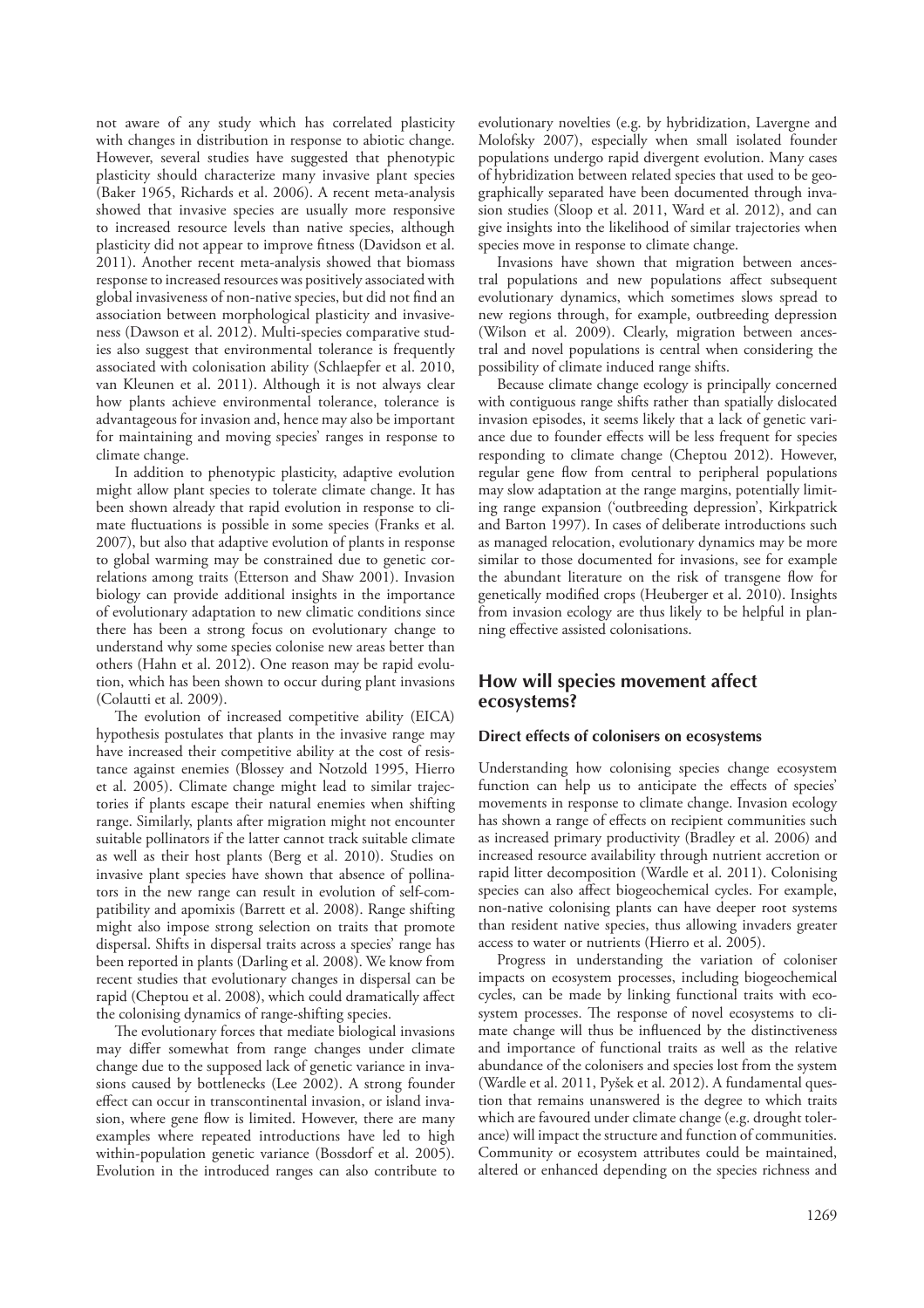composition of communities which lose and gain species due to climate change.

### **Long-term consequences of species movement on ecosystems**

The role of colonising species on long-term changes in ecosystem processes is poorly understood, but the growing literature on the subject in relation to invasions suggests that large-scale persistent changes are likely (Vilà et al. 2011). In the context of climate-mediated movements, these changes can exacerbate functional declines already underway via direct climatic impacts. Indirect effects can also manifest over decades, and these are potentially far more important and damaging than short-term direct effects. For example, direct carbon losses from herbivory by introduced deer in New Zealand typically affects  $\leq$  1% of forest carbon stocks. However, these small short-term effects on carbon stocks belie the important indirect long-term effects of deer on carbon sequestration including altered successional trajectories, reduced recruitment of tree species, and shifts in the relative dominance of canopy species towards unpalatable species (Coomes et al. 2003). Similar cases of complex species interactions leading to long-term, dramatic consequences on ecosystems ("invasional meltdown" sensu Simberloff and Von Holle 1999) have been documented in invasion studies, and these provide crucial insights on potential indirect effects of climate change on ecosystems.

 Climate change can also increase community turnover by altering disturbance regimes (Jiménez et al. 2011), or by weakening the ability of resident species to recover from preexisting disturbances, such as fire or grazing. The weakening of post-disturbance recovery may create invasion windows for colonising species, which may in turn increase the frequency or intensity of disturbance events. Some of the best documented examples of this feedback between colonising species and disturbance regimes are invasive grasses that have increased fire frequency or intensity compared to uninvaded systems (Brooks et al. 2004).

# **Should we, and if so how can we, manage species and ecosystems in the face of climate change?**

 In this section, we focus on how experiences with managing invasive species can inform the management, where appropriate, of species and ecosystems under climate change. Species range-shifts might be considered more positively than species invasions because they occur 'naturally' (with the exception of cases of assisted colonisation, see below). However in some circumstances, native species expanding their ranges may dramatically alter ecosystem services and be perceived as negatively as invasive non-native species, thus calling for similar management practices. Whether or not to manage an ecosystem which is affected by climate-induced species movements will depend on available resources, societal values and the feasibility of management to ameliorate negative impacts. We explore the social and decision making context of managing species' altered distributional ranges and then

look in more detail at two management issues: assisted colonisation and moving beyond single species management.

## **Decision theory and societal values**

 If we know what facilitates the establishment, expansion, and impact of invaders, then we have grounds for an informed choice of management strategy (Ramula et al. 2008). Economic and social constraints must also be considered, which can be formally addressed within a decision-theory framework (Shea et al. 1998). If it is considered a desirable management goal to reduce impacts of naturally rangeshifting species, this will require interventions aimed at limiting spread and/or impacts rather than eradication. Tools have been developed to help achieve this goal when dealing with invasive plants, and these may provide benchmarks for efforts aimed at mitigating perceived negative impacts of climate change colonisers.

 However, setting and implementing management requires an awareness of how society perceives the problem. Invasion ecology operates within the context of changing societal norms with attitudes towards invasive species changing through time and for different stakeholders (Mackenzie and Larson 2010). In the context of climate change, it is important to recognize that scientific and societal norms are already changing (Hobbs et al. 2006). Questions about whether and how to manage new species will arise with increasing frequency through a broad range of stakeholder values as well as potential conflicts related to alternative goals and pathways for climate change mitigation. We know from cases of plant invasions that the goals of biodiversity conservation are not necessarily concordant amongst study organisms or trophic levels, or congruent with other management goals such as carbon sequestration or water availability. Invasion by the non-native tree Corsican pine (*Pinus nigra* ) in New Zealand, for example, rapidly increases total C sequestration but has contrasting effects on biodiversity that depend on the taxonomic group studied (Dickie et al. 2011). Biodiversity conservation can also lead to fuel accumulation with consequent increase in fire frequency or intensity making conflicts between urban management and biodiversity conservation more common (Driscoll et al. 2010).

## **The case of assisted colonisation**

 Directly moving populations, or facilitating their movement, may be an important strategy for species threatened with extinction by climate change. Species relocations and assisted colonisation have been suggested (Hoegh-Guldberg et al. 2008) and carried out (Vitt et al. 2010). However the regulatory and scientific frameworks needed to optimize implementation have lagged (Richardson et al. 2009, McDonald-Madden et al. 2011).

 Humans have purposefully introduced species for thousands of years and, consequently, the invasion literature is rich with examples of the efforts needed to establish species in novel locations (Van der Veken et al. 2008, Richardson et al. 2011). It has been suggested to use past invasions to learn about the consequences of assisted colonisation (Carrete and Tella 2012). For instance, a recent study of invasive grassland species (Firn et al. 2011) found that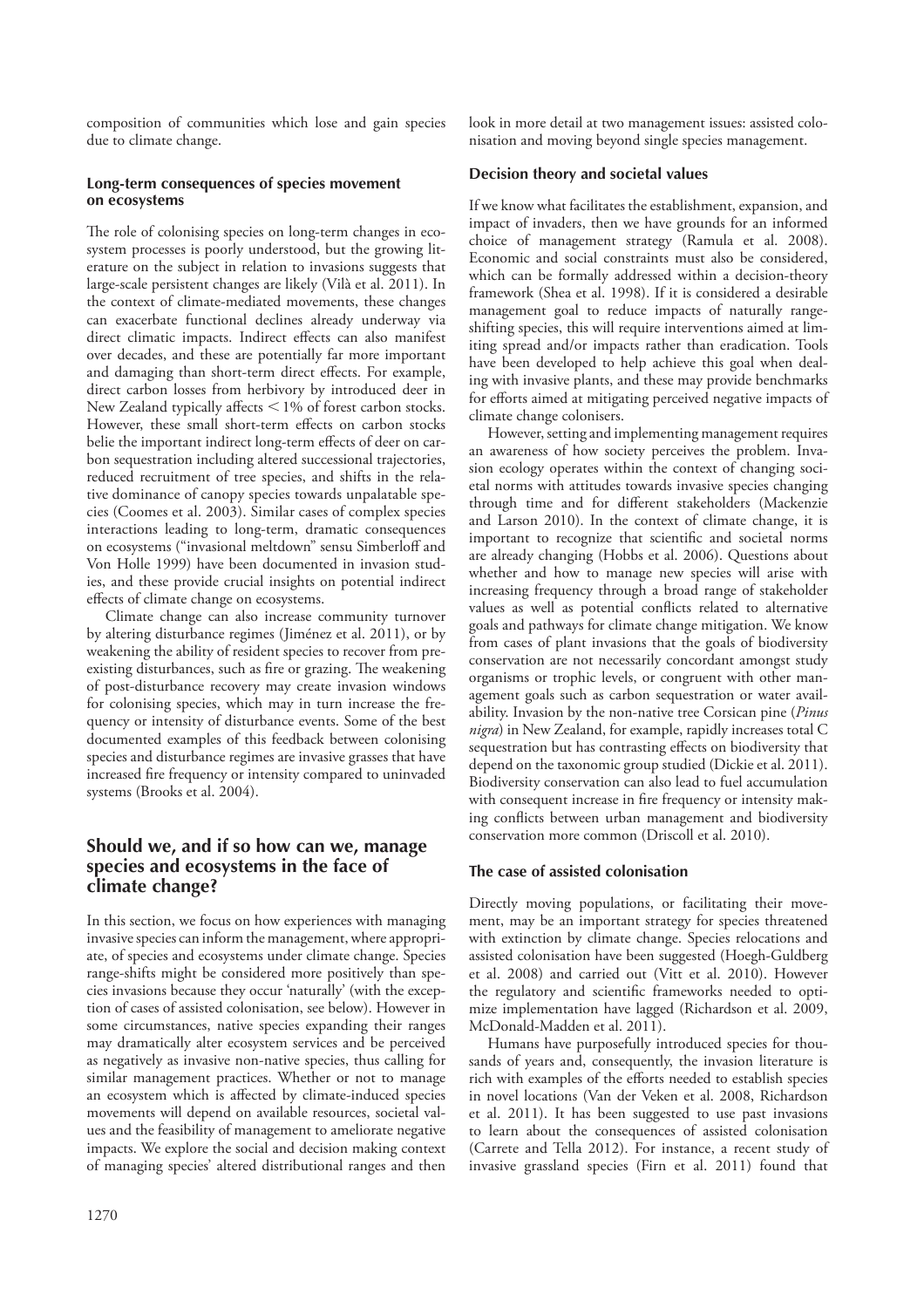abundance in the native range is correlated with abundance in the introduced range, so we may expect relocated species that are rare in their native ranges to be rare in their non-native ranges also. However, there are several counterexamples in the invasion literature of species, rare in their native range, that are subsequently highly invasive in their non-native range (e.g. Monterey pine *Pinus radiata* ).

 Direct comparisons between deliberate species relocations, such as biological control, and species relocations for climate change adaptation are rare. Case studies and meta-analyses of biocontrol processes and outcomes can be used to learn about how best to maximise the success of species relocations and minimize risks of direct and indirect negative effects. There may be useful insights regarding regulating species relocation from the successes and failures of biocontrol introductions (Jarvis et al. 2006). A large body of literature that has focused directly on agent discovery and collection (Heard and Pettit 2005), ex situ rearing and sanitary procedures (Mackauer 1976), introduction risk analysis (Jarvis et al. 2006), host testing (Barton 2004), establishment strategies (Grevstad 1999), post hoc impact assessment (Louda et al. 2003), and monitoring and evaluation (Yeates et al. 2012) has been overlooked in the species relocation context. There is also a growing literature focussed on quantifying the risks associated with the introduction and naturalisation of genetically modified organisms (Levidow 2001).

 In some cases, predicting whether relocated species will become invasive is not possible, particularly as many species exhibit lags between establishing in a new location and becoming invasive (Ricciardi and Simberloff 2009). Therefore, preparing for potentially negative effects of assisted colonisation is crucial. Past experiences with species introductions provide guidance with regards to society's response to species' movements (wanted or unwanted), although we still have limited understanding of how different stakeholders will respond to proposed management and when conflicts will arise (Gobster 2011). Early work suggests a range of social values for particular scenarios that create difficult trade-offs for decision makers (Richardson et al. 2009). Decisions will have to be sensitive to the specificity of individual cases to negotiate the conditions under which assisted colonisation should be undertaken (Minteer and Collins 2010).

#### **Beyond single-species management**

 Both climate change ecology and invasion ecology run the risk of focusing on single species actions at the expense of broader ecosystem views (Montoya and Raffaelli 2010). Climate change ecologists can benefit from following wholeecosystem approaches from the outset rather than falling into the same trap as invasion ecologists and managers, who have tended to focus on individual species. Consequently, there have been repeated calls for the integration of invasive species management goals and processes into a broader, ecosystem-level restoration context (Zavaleta et al. 2001, Russell et al. 2012). Management focused on a single species may have indirect effects, such as re-invasion after control (Buckley et al. 2007), may have direct (Louda et al. 2003) and indirect off -target impacts (Carvalheiro et al. 2008), and may compromise broader ecosystem restoration goals (Reid et al. 2009). The goals of invasive species management are rarely elaborated beyond the proximate reduction in density or extent of the target species when, in fact, invader control may be just one of a suite of required actions.

 It remains to be seen how ecologists, and society more generally, will adapt to novel ecosystems formed by the confluence of climate change, invasive species, and increasing human disturbance (Seastedt et al. 2008). Ecological systems have traditionally been afforded an intrinsic value based on their fidelity to systems of the past, but this approach will be increasingly anachronistic as they change in response to climate and other concurrent drivers (Minteer and Collins 2010). Some conservation biologists might view novel ecosystems as 'lemons' from which we can make little lemonade, yet they serve important ecological functions (Hobbs et al. 2006). Conservation philosophy and goals will therefore need to adapt to a changing world. Some researchers call for a wider adoption of non-native species into conservation management (Schlaepfer et al. 2011). Whether or not this view is widely embraced, it is clear that more pragmatic conservation approaches will be required in many cases as non-native species become increasingly widespread and as climate-driven range changes become more widely recognized.

 Conservation goals also depend on the current state of the ecosystem. In some cases, it may not be possible to restore novel ecosystems to a previous desirable state, so managers might instead focus on retaining valued ecosystem services (Hobbs et al. 2009). But where ecosystems are not so modified ('hybrid ecosystems'), managers may strive to maintain or restore diversity and structure, especially when they are faced with relatively few drivers of change. In either case, managers will need to set clear objectives for the managed system to achieve any kind of climate adaptation success. In this respect, both invasion biology and climate change ecology have the same difficult road to travel.

## **Conclusions and future research directions**

 We have shown how invasion ecology can be used to inform three key areas of climate change research. Progress using the perspective of invasion ecology to complement existing climate change research relies on 1) understanding and predicting species' movements, through identification of attributes that confer the ability to disperse, establish, and persist in new areas; 2) understanding and predicting the response of ecosystems to colonisers and 3) controlling the spread of unwanted species or managing the movement of species, which can enhance attributes of communities and ecosystems that society values.

 We hope that the problems encountered during decades of invasion research can help guide research and management of species and ecosystem responses to climate change. Our review offers a starting point for researchers to quickly identify the parts of the literature that are the most relevant to that goal. Invasion ecology only has a fraction of the answers that we need in order to better live in and manage our changing world. However, we believe that collaborations and synergies between these two fields will lead to better outcomes for ecosystems threatened by all forms of global change.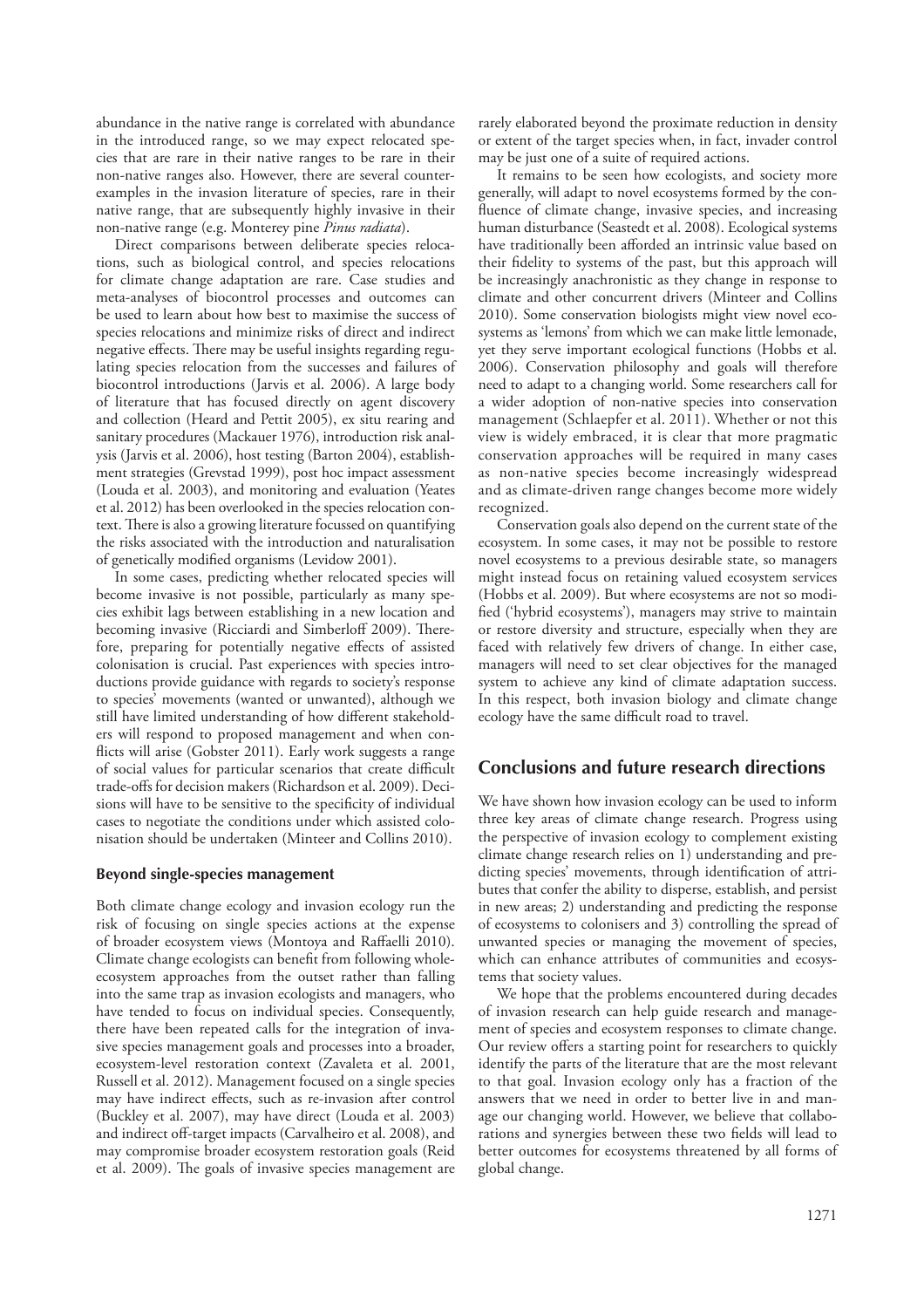*Acknowledgements –* We thank the Ecological Society of America for supporting the organized oral session "Plant Responses to Climate Change: Lessons from Invasions" at their annual meeting 2011. For funding we thank: Australian Research Council Centre of Excellence for Environmental Decisions and the Australian Government's National Environmental Research Program (YMB), CSIRO's OCE postdoctoral program (PC), Social Sciences and Humanities Research Council of Canada (BMHL). We acknowledge support from DST-NRF Centre of Excellence for Invasion Biology and the Working for Water Programme through their collaborative research project on " Research for Integrated Management of Invasive Alien Species" (DMR), SNF, grant CRSI33\_130409/1 (MvK), New Zealand Ministry for Science and Innovation (contract C09X0502) (DP), NSF grant no. DEB-0815373 (KS), MacMaster Foundation at CSIRO and the Herbette and 450e Foundations at the University of Lausanne (AG). We also thank Bruce Webber and Natalie Kerr for their comments on the manuscript.

## **References**

- Baker, H. G. 1965. Characteristics and modes of origin of weeds. – In: Baker, H. G. and Stebbins, G. L. (eds), The genetics of colonising species. Academic Press, pp. 147-168.
- Barrett, S. C. H. et al. 2008. Plant reproductive systems and evolution during biological invasion. - Mol. Ecol. 17: 373-383.
- Barton, J. 2004. How good are we at predicting the field host-range of fungal pathogens used for classical biological control of weeds? – Biol. Control  $31: 99-122$ .
- Berg, M. P. et al. 2010. Adapt or disperse: understanding species persistence in a changing world. – Global Change Biol. 16: 587 – 598.
- Best, A. S. et al. 2007. Which species will succesfully track climate change? The influence of intraspecific competition and density dependent dispersal on range shifting dynamics. – Oikos 116: 1531-1539.
- Blossey, B. and Notzold, R. 1995. Evolution of increased competitive ability in invasive nonindigenous plants: a hypothesis. – J. Ecol. 83: 887 – 889.
- Bossdorf, O. et al. 2005. Phenotypic and genetic differentiation between native and introduced plant populations. – Oecologia  $144: 1 - 11.$
- Bradley, B. A. et al. 2006. Invasive grass reduces aboveground carbon stocks in shrublands of the western US. – Global Change Biol. 12: 1815-1822.
- Brooks, M. L. et al. 2004. Effects of invasive alien plants on fire regimes. - Bioscience 54: 677-688.
- Buckley, Y. et al. 2007. Disturbance, invasion and re-invasion: managing the weed-shaped hole in disturbed ecosystems. – Ecol. Lett. 10: 809 – 817.
- Bullock, J. M. et al. 2012. Modelling spread of British winddispersed plants under future wind speeds in a changing climate. - J. Ecol. 100: 104-115.
- Caplat, P. et al. 2008. Interactions between climate change, competition, dispersal and disturbances in a tree migration model. - Theor. Ecol. 1: 209-220.
- Caplat, P. et al. 2012a. Modeling population dynamics, landscape structure and management decisions for controlling the spread of invasive plants. – Ann. N. Y. Acad. Sci. 1249: 72 – 83.
- Caplat, P. et al. 2012b. Seed terminal velocity, wind turbulence, and demography drive the spread of an invasive tree in an analytical model. - Ecology 93: 368-377.
- Carrete, M. and Tella, J. L. 2012. Is assisted colonisation feasible? Lessons from past introductions. – Front. Ecol. Environ. 10:  $12 - 13$ .
- Carvalheiro, L. G. et al. 2008. Apparent competition can compromise the safety of highly specific biocontrol agents.  $-$  Ecol. Lett. 11: 690-700.
- Cheptou, P. O. 2012. Clarifying Baker's law. Ann. Bot. 109: 633-641.
- Cheptou, P. O. et al. 2008. Rapid evolution of seed dispersal in an urban environment in the weed *Crepis sancta* . – Proc. Natl Acad. Sci. USA 105: 3796-3799.
- Colautti, R. I. et al. 2009. Common garden comparisons of native and introduced plant populations: latitudinal clines can obscure evolutionary inferences. - Evol. Appl. 2: 187-199.
- Coomes, D. A. et al. 2003. Factors preventing the recovery of New Zealand forests following control of invasive deer. – Conserv. Biol. 17: 450-459.
- Cornelissen, J. H. C. et al. 1997. Foliar nutrients in relation to growth, allocation and leaf traits in seedlings of a wide range of woody plant species and types. – Oecologia 111:  $460 - 469.$
- Coutts, S. et al. 2011. What are the key drivers of spread in invasive plants: dispersal, demography or landscape: and how can we use this knowledge to aid management? – Biol. Invas. 13: 1649-1661.
- Darling, E. et al. 2008. Increased seed dispersal potential towards geographic range limits in a Pacific coast dune plant. - New Phytol. 178: 424-435.
- Davidson, A. M. et al. 2011. Do invasive species show higher phenotypic plasticity than native species, and, if so, is it adaptive? A meta-analysis. - Ecol. Lett. 14: 419-431.
- Dawson, W. et al. 2012. Common and rare plant species respond differently to fertilisation and competition, whether they are alien or native. – Ecol. Lett. 15: 873 – 880.
- Dickie, I. A. et al. 2010. Co-invasion by *Pinus* and its mychorrhizal fungi. – New Phytol. 187: 475–484.
- Dickie, I. A. et al. 2011. Ecosystem service and biodiversity tradeoffs in two woody successions. - J. Appl. Ecol. 48: 926-934.
- Doak, D. F. and Morris, W. F. 2010. Demographic compensation and tipping points in climate-induced range shifts. – Nature 467: 959 – 962.
- Driscoll, D. A. et al. 2010. Resolving conflicts in fire management using decision theory: asset-protection versus biodiversity conservation. - Conserv. Lett. 3: 215-223.
- Elith, J. et al. 2010. The art of modelling range-shifting species. – Meth. Ecol. Evol. 1: 330 – 342.
- Etterson, J. R. and Shaw, R. G. 2001. Constraint to adaptive evolution in response to global warming. – Science 294:  $151 - 154.$
- Firn, J. et al. 2011. Abundance of introduced species at home predicts abundance away in herbaceous communities. – Ecol. Lett. 14: 274-281.
- Franks, S. J. et al. 2007. Rapid evolution of flowering time by an annual plant in response to a climate fluctuation. - Proc. Natl Acad. Sci. USA 104: 1278-1282.
- Fridley, J. D. et al. 2011. Soil heterogeneity buffers community response to climate change in species-rich grassland. – Global Change Biol. 17: 2002-2011.
- Gobster, P. H. 2011. Factors affecting people's response to invasive species management. – In: Rotherham, I. D. and Lambert, R. A. (eds), Invasive and introduced plants and animals: human perceptions, attitudes and approaches to management. Earthscan, pp. 249-263.
- Grevstad, F. S. 1999. Factors influencing the chance of population establishment: implications for release strategies in biocontrol. – Ecol. Appl. 9: 1439 – 1447.
- Guisan, A. and Zimmermann, N. E. 2000. Predictive habitat distribution models in ecology. - Ecol. Modell. 135: 147-186.
- Guisan, A. and Thuiller, W. 2005. Predicting species distribution: offering more than simple habitat models. - Ecol. Lett. 8: 993 – 1009.
- Guisan, A. and Rahbek, C. 2011. SESAM A new framework integrating macroecological and species distribution models for predicting spatio-temporal patterns of species assemblages. – J. Biogeogr. 38: 1433 – 1444.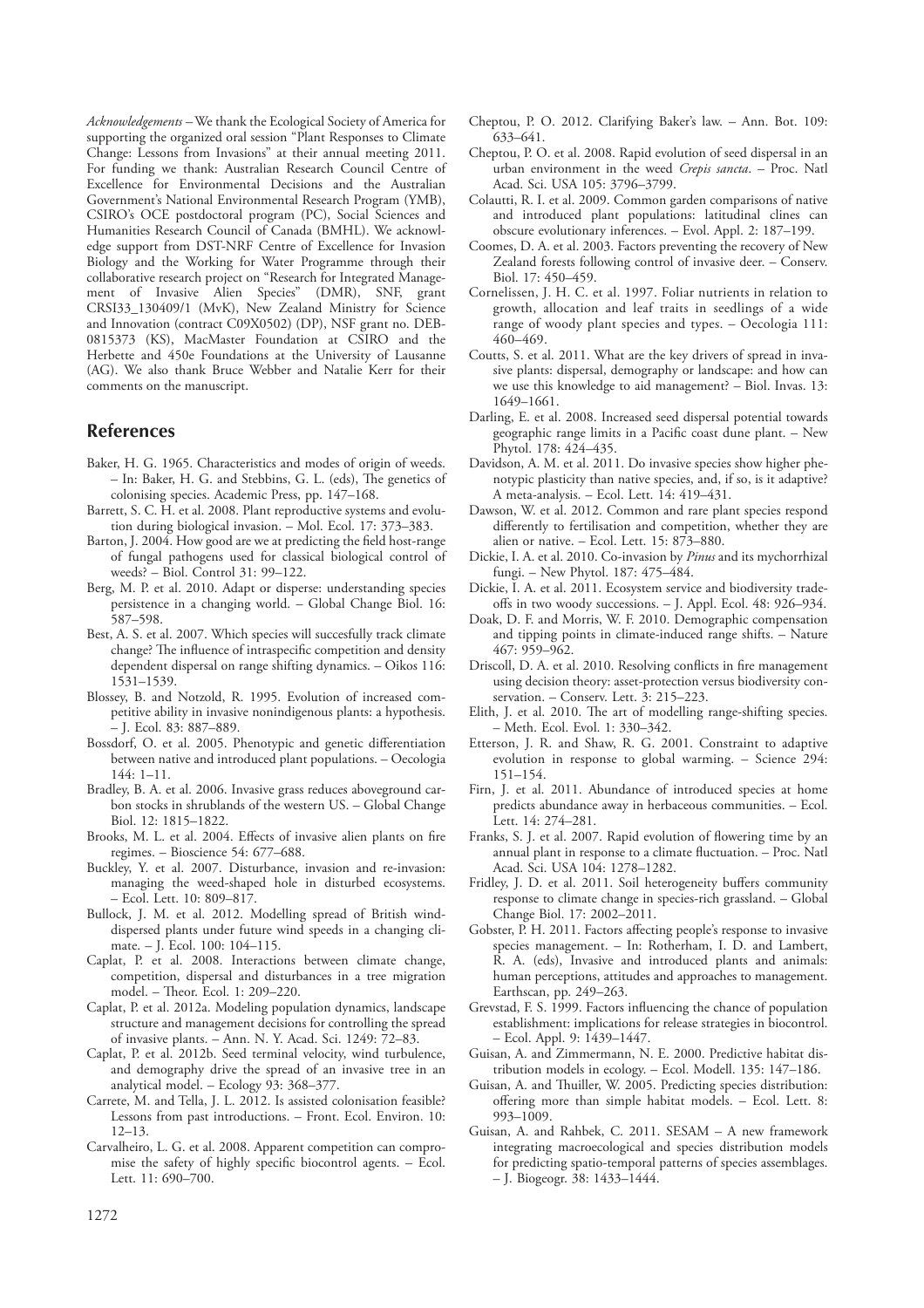- Hahn, M. A. et al. 2012. Increased population growth rate in invasive polyploid *Centaurea stoebe* in a common garden. – Ecol. Lett. 15: 947-954.
- Hallett, S. G. 2006. Dislocation from coevolved relationships: a unifying theory for plant invasion and naturalization? – Weed Sci. 54: 282-290.
- Heard, T. A. and Pettit, W. 2005. Review and analysis of the surveys for natural enemies of *Mimosa pigra*: what does it tell us about surveys for broadly distributed hosts? - Biol. Control 34: 247-254.
- Heuberger, S. et al. 2010. Pollen- and seed-mediated transgene flow in commercial cotton seed production fields. - PLoS ONE 5: e14128.
- Hierro, J. L. et al. 2005. A biogeographical approach to plant invasions: the importance of studying exotics in their introduced and native range.  $-$  J. Ecol. 93:  $5-15$ .
- Hobbs, R. J. et al. 2006. Novel ecosystems: theoretical and management aspects of the new ecological world order. – Global Ecol. Biogeogr. 15: 1-7.
- Hobbs, R. J. et al. 2009. Novel ecosystems: implications for conservation and restoration. - Trends Ecol. Evol. 24: 599-605.
- Hoegh-Guldberg, O. et al. 2008. Assisted colonisation and rapid climate change. – Science 321: 345 – 346.
- Jarvis, P. J. et al. 2006. Predicting the economic benefits and costs of introducing new biological control agents for Scotch broom *Cytisus scoparius* into New Zealand. – Biol. Control 39: 135 – 146.
- Jeltsch, F. et al. 2008. The state of plant population modelling in light of environmental change. – Perspect. Plant Ecol. Evol. Syst. 9: 171-189.
- Jentsch, A. et al. 2007. A new generation of climate change experiments: events, not trends. – Front. Ecol. Environ. 5: 365–374.
- Jiménez, M. A. et al. 2011. Extreme climatic events change the dynamics and invasibility of semi-arid annual plant communities. - Ecol. Lett. 14: 1227-1235
- Keane, R. M. and Crawley, M. J. 2002. Exotic plant invasions and the enemy release hypothesis. – Trends Ecol. Evol. 17: 164 – 170.
- Kelly, A. E. and Goulden, M. L. 2008. Rapid shifts in plant distribution with recent climate change. – Proc. Natl Acad. Sci. USA 105: 11823-11826.
- Kirkpatrick, M. and Barton, N. 1997. Evolution of a species' range.  $-$  Am. Nat. 150: 1 $-23$ .
- Latimer, A. M. et al. 2009. Hierarchical models facilitate spatial analysis of large data sets: a case study on invasive plant species in the northeastern United States. – Ecol. Lett. 12: 144 – 154.
- Lavergne, S. and Molofsky, J. 2007. Increased genetic variation and evolutionary potential drive the success of an invasive grass. – Proc. Natl Acad. Sci. USA 104: 3883 – 3888.
- Lee, C. E. 2002. Evolutionary genetics of invasive species. Trends Ecol. Evol. 17: 386-391.
- Leifso, A. et al. 2012. Expansion of a globally pervasive grass occurs without substantial trait differences between home and away populations. - Oecologia 170: 1123-1132.
- Lenoir, J. et al. 2008. Trait interactions help explain plant invasion success in the German flora.  $-$  J. Ecol. 96: 860-868.
- Levidow, L. 2001. Precautionary uncertainty: regulating GM crops in Europe. – Soc. Stud. Sci. 31: 842 – 874.
- Levine, J. M. 2000. Species diversity and biological invasions: relating local process to community pattern. – Science 288: 852.
- Lloret, F. et al. 2012. Extreme climatic events and vegetation: the role of stabilizing processes. - Global Change Biol. 18: 797-805.
- Lonsdale, W. M. 1999. Global patterns of plant invasions and the concept of invasibility. – Ecology 80:  $1522 - 1536$ .
- Louda, S. M. et al. 2003. Nontarget effects the Achilles' heel of biological control? Retrospective analyses to reduce risk associated with biocontrol introductions. – Annu. Rev. Entomol. 48: 365 – 396.
- MacDougall, A. S. and Turkington, R. 2005. Are invasive species the drivers or passengers of change in degraded ecosystems? – Ecology 86: 42–55.
- MacDougall, A. S. et al. 2008. Climatic variability alters the outcome of long-term community assembly. - J. Ecol. 96: 346-354.
- Mackauer, M. 1976. Genetic problems in the production of biological control agents. – Annu. Rev. Entomol. 21: 369–385.
- Mackenzie, B. F. and Larson, B. M. H. 2010. Participation under time constraints: landowner perceptions of rapid response to the emerald ash borer. - Society Nat. Resour. 23: 1013-1022.
- McDonald-Madden, E. et al. 2011. Optimal timing for managed relocation of species faced with climate change. – Nature Climate Change 1: 261-265.
- Melbourne, B. A. et al. 2007. Invasion in a heterogeneous world: resistance, coexistence or hostile takeover? – Ecol. Lett. 10: 77 – 94.
- Midgley, G. F. et al. 2006. Migration rate limitations on climate change-induced range shifts in Cape Proteaceae. – Divers. Distrib. 12: 555-562.
- Minteer, B. A. and Collins, J. P. 2010. Move it or lose it? The ecological ethics of relocating species under climate change.  $-$  Ecol. Appl. 20: 1801–1804.
- Montoya, J. M. and Raffaelli, D. 2010. Climate change, biotic interactions and ecosystem services. – Phil. Trans. R. Soc. B 365: 2013 – 2018.
- Moser, B. et al. 2011. Simulated migration in a long-term climate change experiment: invasions impeded by dispersal limitation, not biotic resistance. - J. Ecol. 99: 1229-1236.
- Nathan, R. et al. 2011. Spread of North-American wind-dispersed trees in future environments.  $-$  Ecol. Lett. 14: 211-219.
- Neubert, M. G. and Caswell, H. 2000. Demography and dispersal: calculation and sensitivity analysis of invasion speed for structured populations.  $-$  Ecology 81: 1613–1628.
- Pagel, J. and Schurr, F. M. 2011. Forecasting species ranges by statistical estimation of ecological niches and spatial population dynamics. - Global Ecol. Biogeogr. 21: 293-304.
- Petitpierre, B. et al. 2012. Climatic niche shifts are rare among terrestrial plant invaders. - Science 335: 1344-1348.
- Pyšek, P. et al. 2009. The global invasion success of central European plants is related to distribution characteristics in their native range and species traits. – Divers. Distrib. 15: 891-903.
- Pyšek, P. et al. 2010. Disentangling the role of environmental and human pressures on biological invasions across Europe. – Proc. Natl Acad. Sci. USA 107: 12157-12162.
- Pyšek, P. et al. 2012. A global assessment of invasive plant impacts on resident species, communities and ecosystems: the interaction of impact measures, invading species' traits and environment. – Global Change Biol. 18: 1725–1737.
- Ramula, S. et al. 2008. General guidelines for invasive plant management based on comparative demography of invasive and native plant populations. - J. Appl. Ecol. 45: 1124-1133.
- Reid, A. M. et al. 2009. Does invasive plant management aid the restoration of natural ecosystems? – Biol. Conserv. 142: 2342 – 2349.
- Rejmánek, M. and Richardson, D. M. 1996. What attributes make some plant species more invasive? - Ecology 77: 1655-1661.
- Ricciardi, A. and Simberloff, D. 2009. Assisted colonisation is not a viable conservation strategy. – Trends Ecol. Evol. 24:  $248 - 253$ .
- Richards, C. L. et al. 2006. Jack of all trades, master of some? On the role of phenotypic plasticity in plant invasions. – Ecol. Lett. 9: 981-993.
- Richardson, D. M. 2011. Invasion science: the roads travelled and the roads ahead. – In: Richardson, D. M. (ed.), Fifty years of invasion ecology. The legacy of Charles Elton. Wiley, pp. 397-407.
- Richardson, D. M. and Cowling, R. M. 1992. Why is mountain fynbos invasible and which species invade? – In: Van Wilgen,